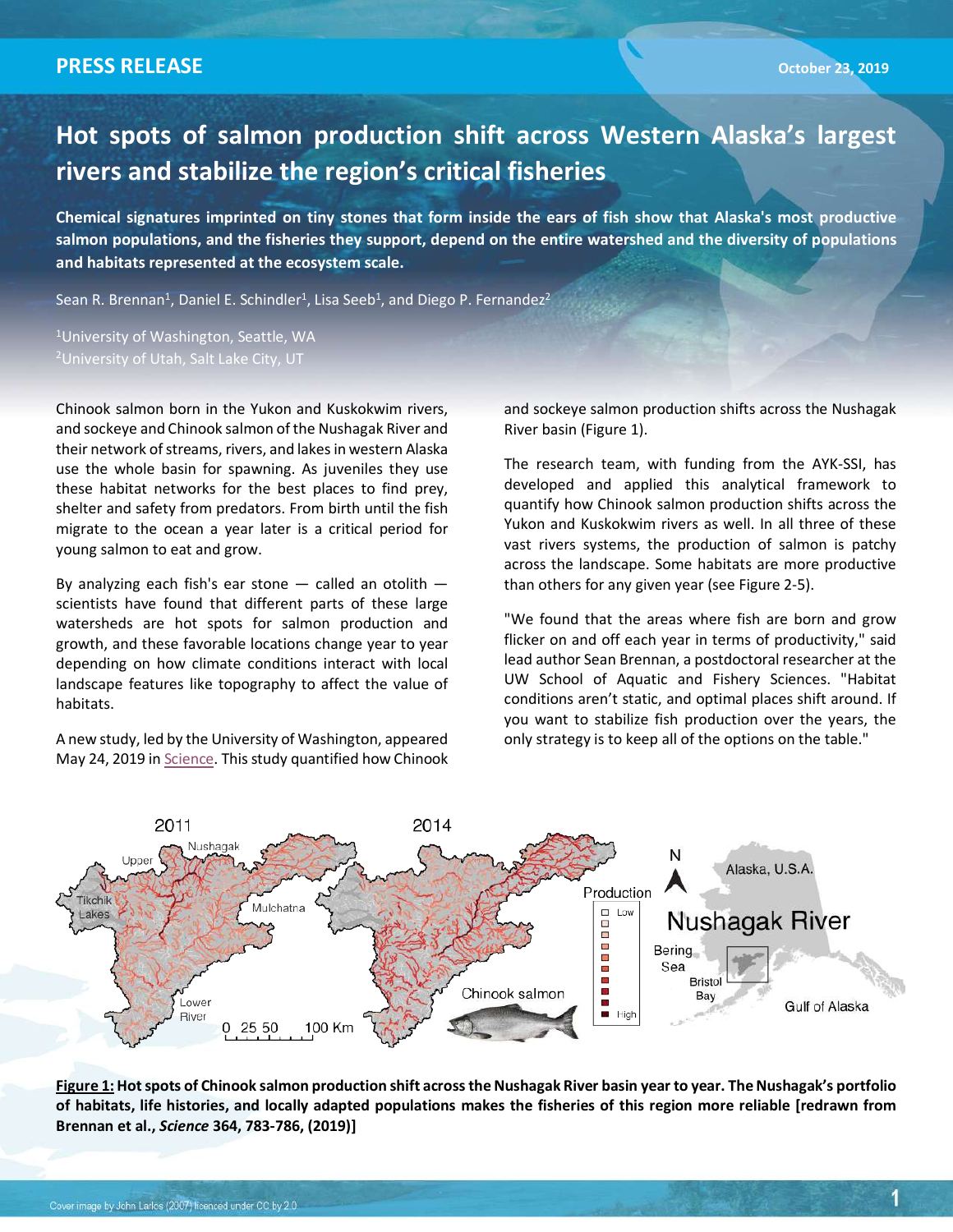The Yukon, Kuskokwim, and Nushagak river watersheds are the largest river basins in western Alaska. Together, these basins support the production of approximately 80 percent of the wild Chinook salmon globally.

The new *Science* study on the Nushagak, plus the ongoing studies in the Yukon and Kuskokwim, show that key salmon habitat shifts year to year, and how productive one area is for a short period might not represent its overall value to the fish population or larger ecosystem.

"The overall system is more than just the sum of its parts, and small pieces of habitat can be disproportionately important," said senior author Daniel Schindler, a professor at the UW School of Aquatic and Fishery Sciences. "The arrows point to the need to protect or restore at the entire basin scale if we want rivers to continue to function as they should in nature." The ecosystem is relatively stable because different stocks originating from areas of the watershed compensate for each other's booms and busts. This also has important implications for the fisheries of these river basins because it leads to more stable harvests

year-to-year (Figure 2).

The research team has reconstructed the likely geographic locations of nearly 3,650 adult salmon (~250 fish per species per river per year) from their birth in a Yukon, Kuskokwim, or Nushagak stream until they migrated to the ocean. These annual production estimates span from 2010-2018 in the Yukon, 2017-2018 in the Kuskokwim, and 2011-2015 in the Nushagak. By looking at each fish's otolith — which accumulates layers as the animal grows — researchers can tell where the fish lived by matching the chemical signatures imprinted on each "growth ring" of the otolith with the chemical signatures of the water in which they swam.

These chemical signatures come from isotopes of the trace element strontium, found in bedrock. Strontium's isotopic makeup varies geographically from one tributary to another, particularly in the Yukon and Kuskokwim basins, making it easy to tell where and when a fish spent time.



**Figure 2: Illustration of how population diversity contributes to harvest stability. When diversity is high, individual populations doing very well can compensate for those that are doing badly, leading to a more stable average harvest over time. When diversity is low, all your eggs are in one basket and so harvest is more unpredictable from year to year**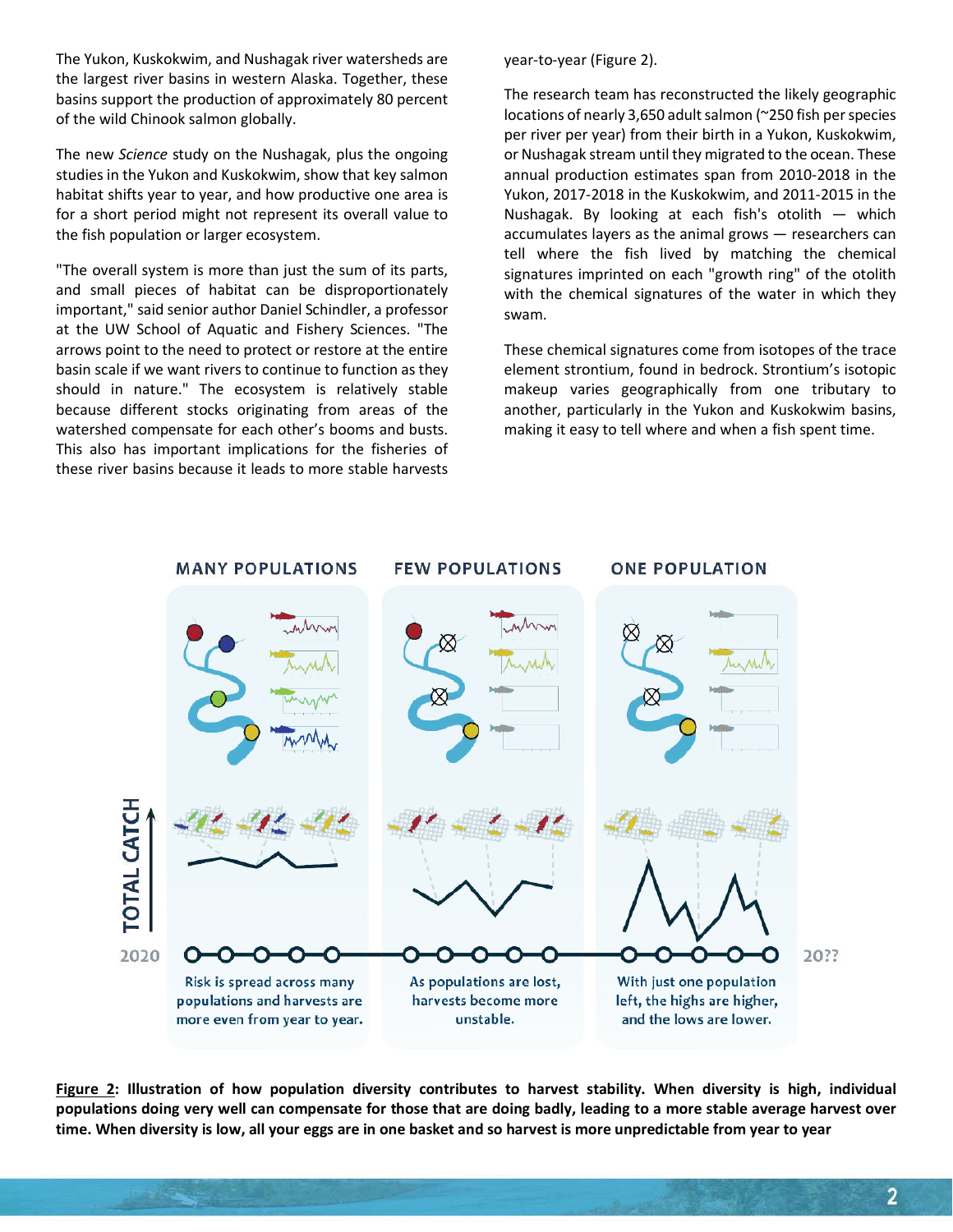

**Figure 3: Results showing the spatial pattern of production of Chinook salmon across the Kuskokwim River from the 2017 return. The production is not spread evenly across the basin**



**Figure 4: Shifts in the spatial pattern of Chinook salmon production among return years in the Yukon River basin. These estimates are based on the run composition up to the peak of each run.**

"The otolith is this natural archive that basically provides a transcript of how a fish moved downstream through the river network," Schindler said. "Essentially, we're sampling the entire watershed and letting the fish tell us where the habitat conditions were most productive in that year."

In the Yukon River, the team has integrated both genetic and isotopic analyses to delineate the birth place of Chinook salmon (Figure 4 and 5). Combining these two natural tags provided much more fine scale and detailed information about the birth place of individual salmon than using any one of these two tags alone.

Results from the Kuskokwim River (Figure 3) and the Yukon River (Figure 4) support the results reported in the May 24 study in *Science* on the Nushagak River salmon ecosystem. Entire riverscapes are involved in producing Chinook salmon. When the biocomplexity of free-flowing rivers, and the processes that maintain it through time, remain intact – the critical fisheries of the region are more reliable. In the Nushagak, the researchers noticed significant shifts in production patterns when comparing where fish lived year to year (Figure 1). The ongoing projects in the Yukon and Kuskokwim are quantifying how these shifts play out in these other large river basins.

Similar types of shifts have been documented in a number of land- and water-based animal populations, but these studies on the Yukon, Kuskokwim, and Nushagak are the